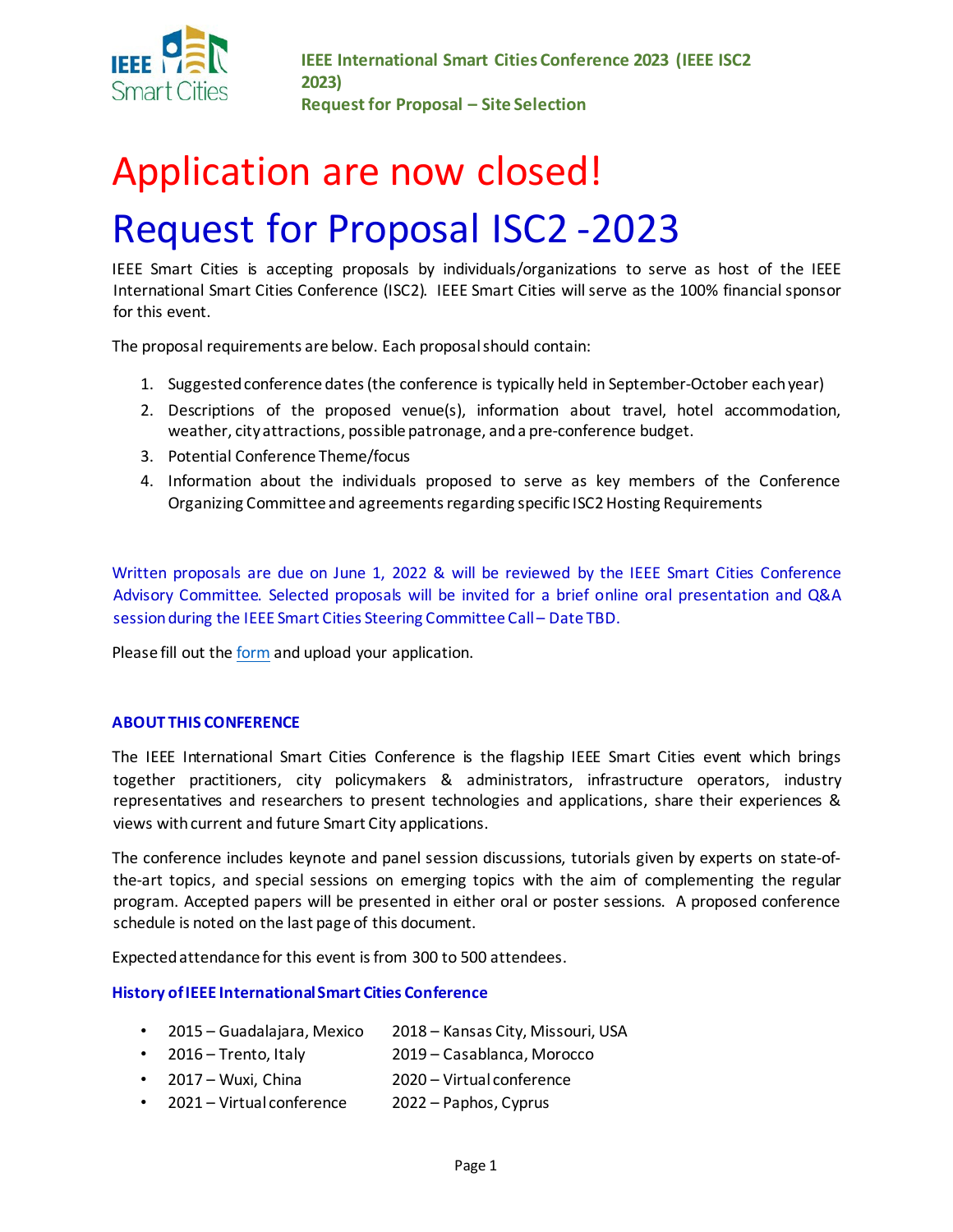

# **IEEE Smart Cities**

IEEE Smart Cities brings together IEEE's broad array of technical societies and organizations to advance the state of the art for smart city technologies for the benefit of society and to set the global standard in this regard by serving as a neutral broker of information amongst industry, academic, and government stakeholders.

# **About this Proposal/Requirements**

All IEEE Smart Cities conferences aim at attracting individuals who have an interest in Smart Cities. Site selection is completed with four basic principles in mind:

- 1. Support and expand IEEE Smart Cities Community
- 2. Promote high quality technical interactions
- 3. Enhance collaboration and support from industrial partners and cities
- 4. Provide maximum financial support for Smart Cities activities while minimizing risk

The following are the minimum requirements that must be met by all proposals:

# **1. Proposed Host/Technical Co-Sponsor (Hosting Entity)**

Name and describe the IEEE-related or non-IEEE-affiliated not-for-profit organization or utility that will host the subject conference in the role of the official Host/Technical Co-Sponsor. If the proposer is not affiliated with IEEE, please provide:

- Evidence of not-for-profit status or utility
- Description of previous experiences or capabilities to host
- Plans (if any) to partner with or establish a local IEEE chapter

If the proposer is an IEEE or IEEE affiliate group (e.g. chapter), please provide the following additional information:

- A listing of IEEE-affiliated meetings which the chapter has previously hosted (if any)
- Status and activity of the group
- Evidence of demonstrated interest in IEEE Conferences

# **2. Listing of Members of Proposed Conference Leadership Team**

Name and short biographical information (with key achievements and positions held) of those who are proposed and willing to be part of the conference leadership effort. Be sure to include all IEEE affiliations.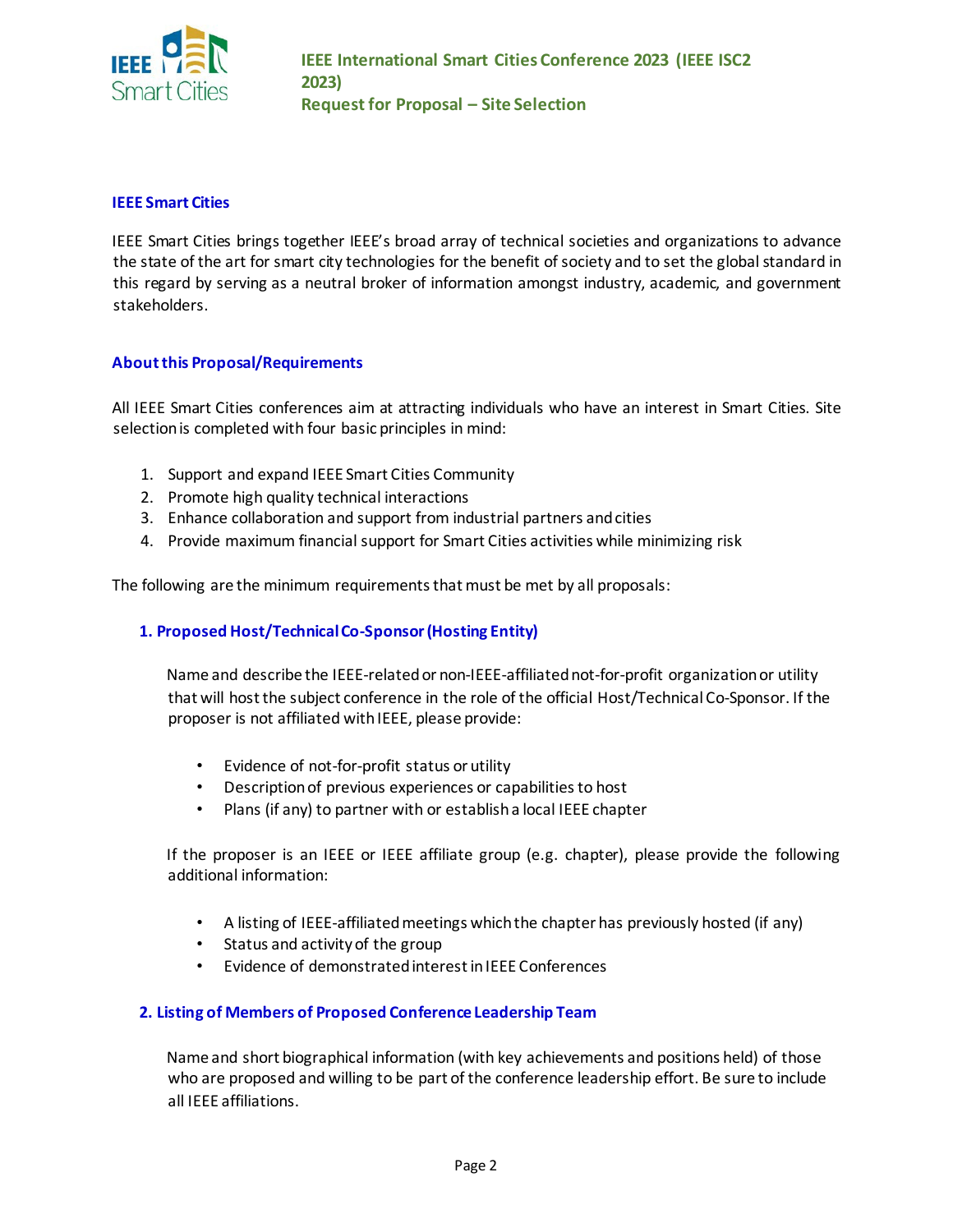

- Conference Chair
- Conference Co-Chair optional
- Conference Finance Chair
- Technical Program Chair(s)
- Publications Chair

The Organizing Committee will be larger than the above. Please have a review of previous conference[s.](http://sites.ieee.org/isc2-2018/oc/)

When submitting your bid proposal, it is not required to propose volunteers for all the possible positions. However, if you have already committed people for these positions, you can list.

# **3. Proposed Host Location (Country, City)**

Name and describe the proposed city, state ---as applicable, and country, including key features and attractions, weather prediction at time of conference, etc.

#### **4. Proposed Dates for the Conference.**

Please provide the proposed opening and closing dates of the conference. It is suggested that International Smart Cities Conference takes place in September – October 2022.

# **5. Potential Conference Theme/Program Focus**

Provide the initial thoughts on the conference theme as they relate to the IEEE Smart Cities Functional and Application Domains. What are benefits to the stakeholders for participating in this event?

# **6. Proposed Venue Description**

Name and describe the proposed site of the conference, including:

- Detailed description of the proposed location, including capacity, # of meeting rooms, prices, and availability (Include estimates/documentation from venues)
- Description of how venue and site city will meet pre-determined conference needs in specific categories (e.g., large spaces for plenary sessions, receptions, meeting rooms, hotel rooms, food & beverage needs, move-in and move-out requirements, registration requirements).
- Description of accessibility (from a global perspective, i.e., international travel) and a sample of transportation costs from different regions of the world.
- Description of plans for companion and other non-core activities, such as technical tours.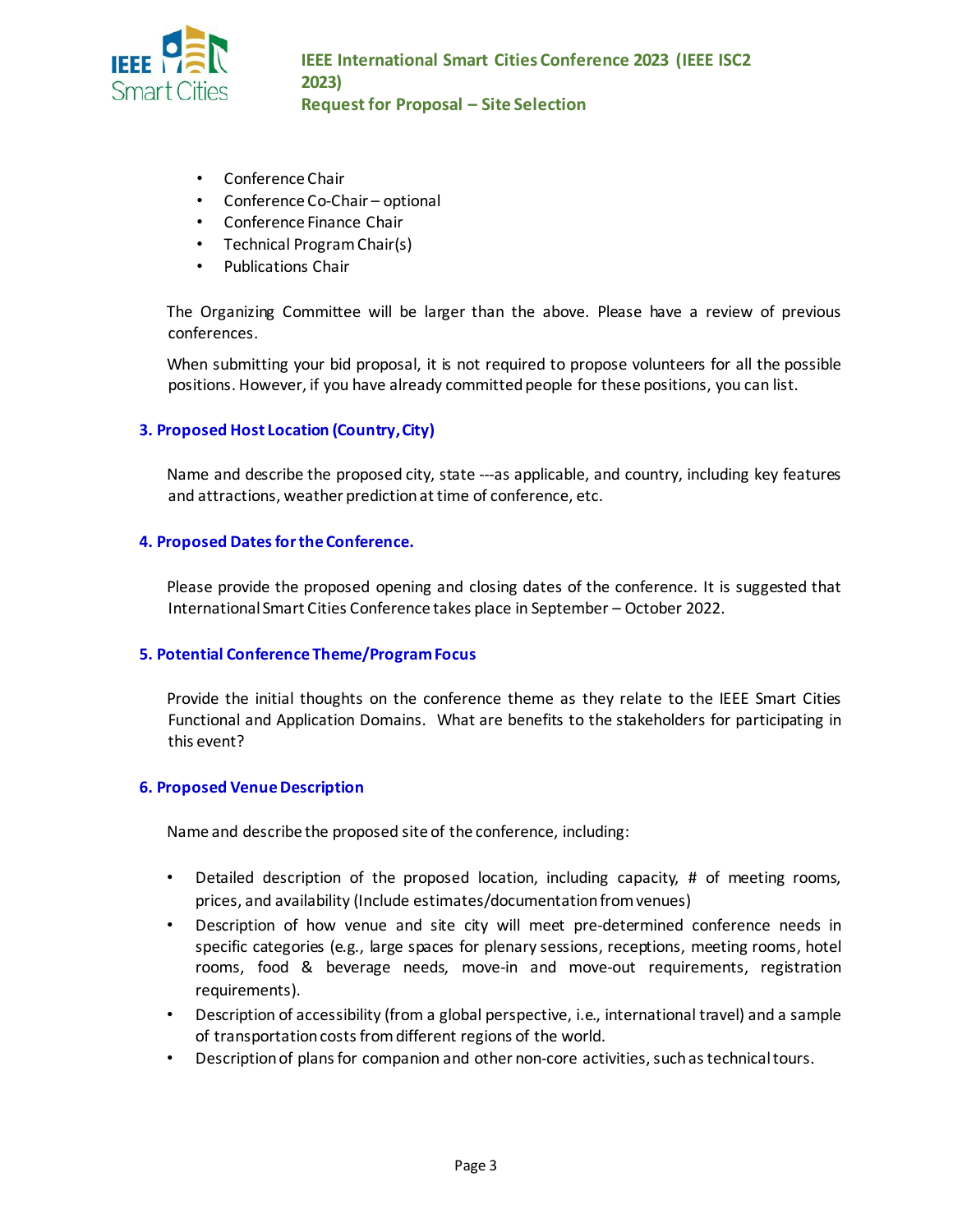

• Description of plans designed to enhance local community support of the conference, including planned initiatives/partnerships with local community entities (e.g., Chamber of Commerce, Tourism bureaus, etc.).

The venue should provide a large plenary room holding up to 4-500 people, a large area for demonstration, exhibits and posters, as well as at least 5 rooms for parallel sessions, with a capacity of 50 to 150 seats each. Potential locations for the conference banquet (up to 4-500 people) should also be included in the proposal.

# **7. Listing of Corporate and Other Patrons/Supporters(e.g. local/regional utilities and or corporations)**

- Include any promised patron/supporters
- Include likely patron/supporters who will be solicited for support

# **8. Other statements related to ISC2 Requirements**

a. *Agree that IEEE owns the Intellectual Property & the name of the event.*

The Host should agree and acknowledge that IEEE is the Owner of all Intellectual Property of the Conference

b. *Involve Local Chapter(s)* 

It is also strongly encouraged that all proposals include information showing support from the local IEEE Chapter(s) or IEEE Section. IEEE Smart Cities Core Members include the following units which have Chapters around the world.

- IEEE Communications Society (COMSOC)
- IEEE Intelligent Transportation Systems Society (ITSS)
- IEEE Systems, Man and Cybernetics Society (SMC)
- IEEE Control Systems Society (CSS)
- IEEE Council for Electronic Automation Design (CEAD)
- IEEE Council for RFID (CRFID)
- IEEE Industry Applications Society (IAS)
- IEEE Power & Energy Society (PES)

# c. *Develop and Provide a [Pre-Conference Budget](https://www.ieee.org/conferences/organizers/closing-conference-finances.html)*

Include a summary budget (in US dollars) as part of the RFP. The budget will be reviewed as part of the final approval process of the Host/Technical Co-Sponsorship. The conference is expected to produce a minimum 20% surplus (as calculated surplus/expense).

Guidance on Fees:

- 4 Categories Participating IEEE Smart Cities Society (including Life Members), IEEE Member, Non-Member, Students.
- 150 USD/difference for late registration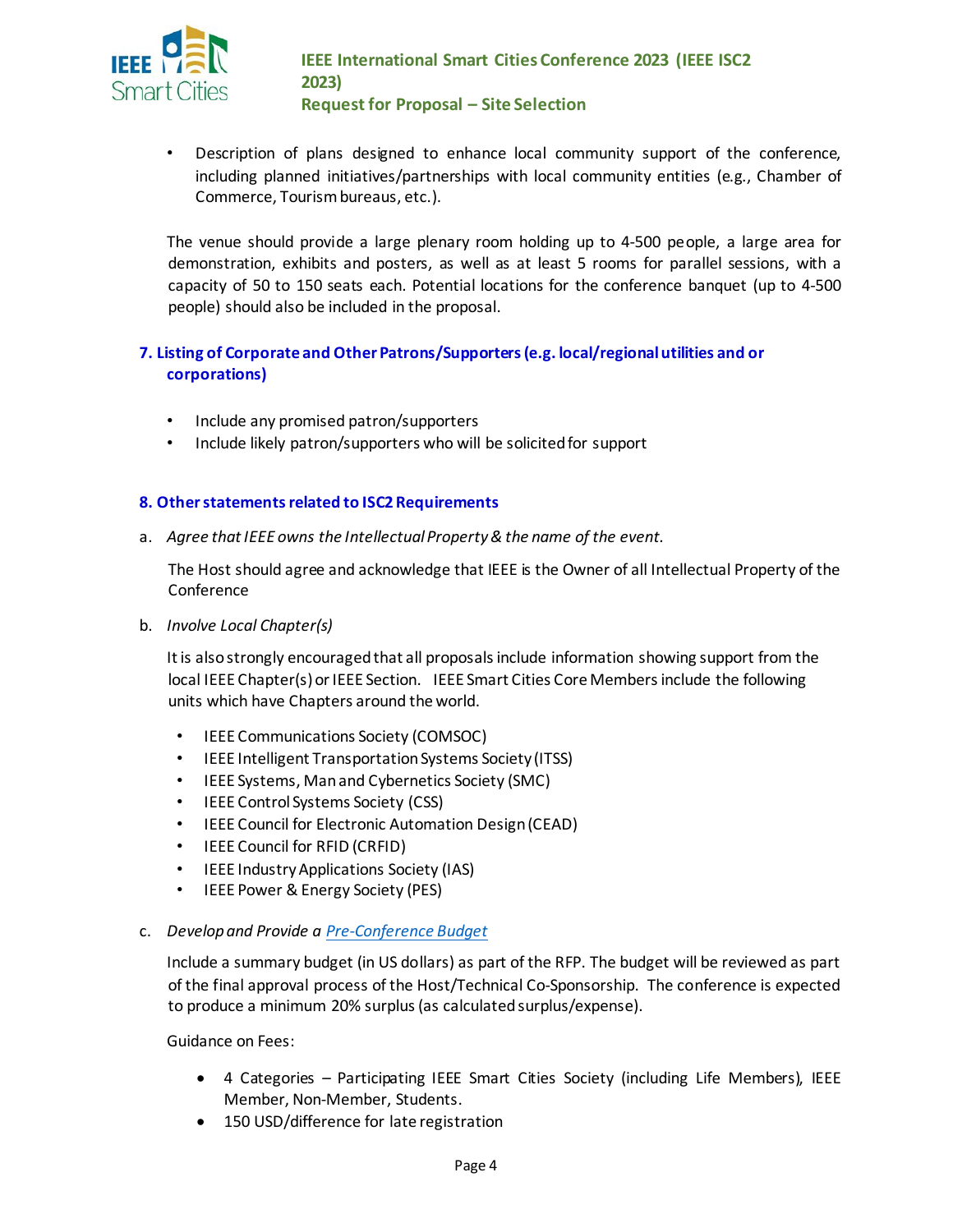

- Ex- IEEE SCT Society Member 400 USD Early Bird
- d. *Agree to Comply with IEEE Policies and Requirements*

The organizers agree to follow IEEE Polices and Requirements related to IEEE conference organization including:

- The conference will be planned and conducted according to **[IEEE Policies Section 10](http://www.ieee.org/documents/ieee_policies.pdf)** Meetings, Conferences, Symposia and Expositions;
- All panel session and keynote presentations must be formatted and presented to the IEEE Smart Cities Resource Center. A signed copyright form is to be provided to IEEE as soon as the conference concludes, but no later than 15 days after, for possible posting on the Smart Cities website.
- That all policies related to conference publications be followed, including those related to Copyright Transfer, Plagiarism, and No Show (i.e. at least one author must attend the conference and present the paper for a paper to qualify for Xplore inclusion).
- That the conference website will be composed and maintained in compliance with IEEE Policies and Rules [–](https://www.ieee.org/conferences/organizers/toolkit-publicity.html) [Tools/Resources for Conference Publicity](https://www.ieee.org/conferences/organizers/toolkit-publicity.html)
- All conference-related purchase transactions valuing US\$1,000 or greater must be provided t[o IEEE Conference Contracts Department](https://www.ieee.org/conferences/organizers/contracts.html) before execution.
- That the conference will provide real time access to the registration system to the PES Office. That the conference will comply with IEEE Smart Cities requirements that copies of the Registration Listings be provided to IEEE Smart Cities no later than 30 days after the closing of the conference.
- That all Conference Publications will be provided in Xplore-compliant format to IEEE for upload to Xplore no later than 30 days after the conference closes.
- That th[e conference itself will be closed](https://www.ieee.org/conferences/organizers/closing-conference-finances.html) compliant within 6 months of the conference end date.

| Day 0       |                                   |                 |  |  |
|-------------|-----------------------------------|-----------------|--|--|
| 12:00-18:00 | <b>Registration Open</b>          |                 |  |  |
| 13:00-17:00 | <b>Tutorial</b>                   | Tutorial        |  |  |
| 13:00-17:00 | <b>Tutorial</b>                   | <b>Tutorial</b> |  |  |
| Day 1       |                                   |                 |  |  |
| 7:30-17:30  | <b>Conference Registration</b>    |                 |  |  |
| $7:15-8:15$ | <b>Continental Breakfast</b>      |                 |  |  |
| $8:15-8:30$ | <b>Welcome remarks</b>            |                 |  |  |
| 8:30-10:00  | <b>Keynote Speakers - 1 and 2</b> |                 |  |  |
| 10:00-10:30 | Coffee Break-location             |                 |  |  |

# **Potential Program for event – can be modified**